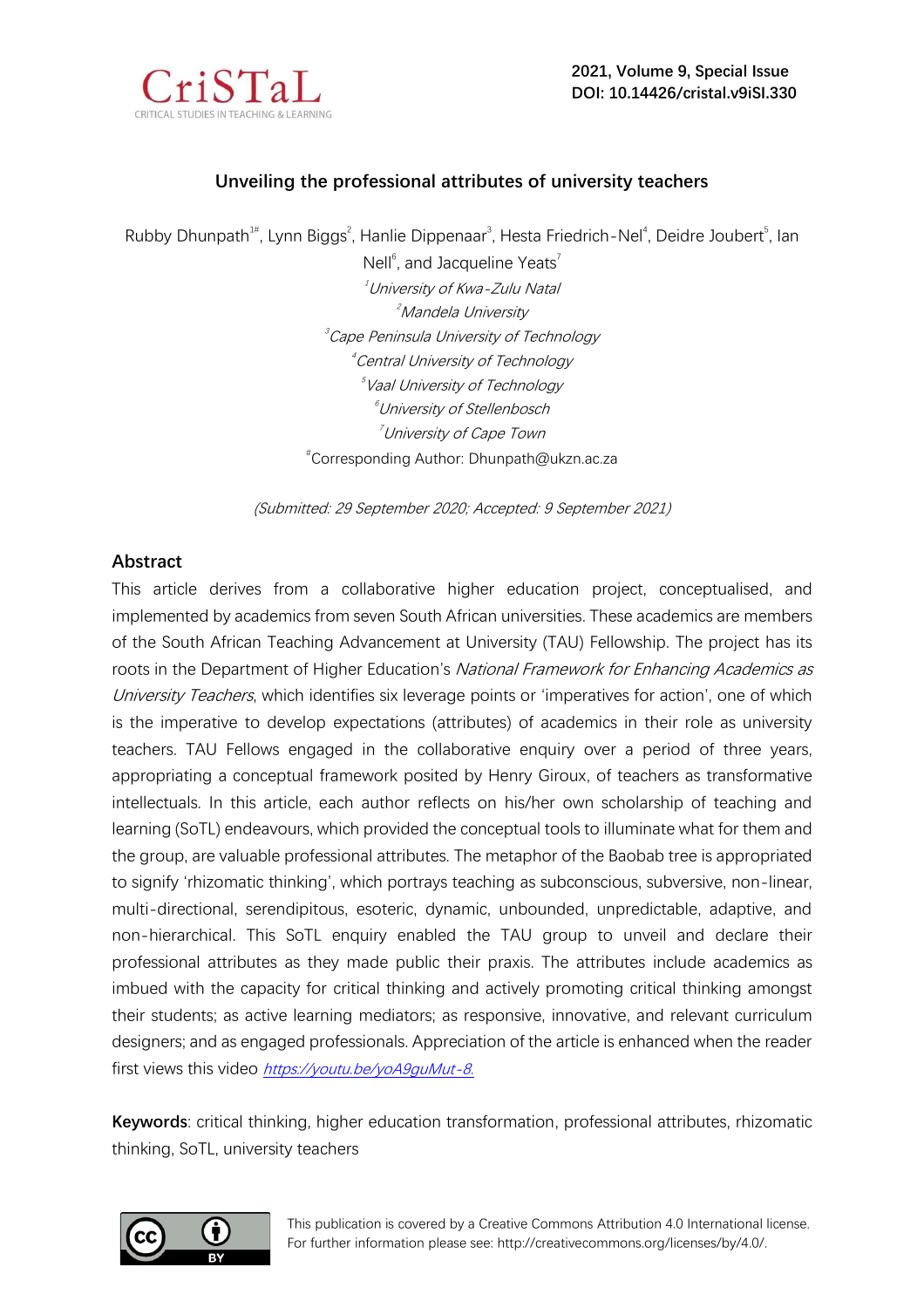### **Introduction**

In 2018, the Department of Higher Education (DHET) published a *National Framework for* Enhancing Academics as University Teachers (DHET, 2018:3), which identifies six leverage points or 'imperatives for action', to 'create structural, systemic ways to improve the quality of university teaching and thus, student success'. The Framework aims to coordinate the development of academics as university teachers by identifying imperatives which include continuous professional development for university teachers; establishing teacher development structures; organisations and resources, ensuring recognition and awards for academics as university teachers; leadership development of academics; and knowledge production and sharing about university teaching and learning.

Acknowledging that current higher education development activities and resources are unequally dispersed, the DHET Framework envisions providing 'a stable, long-term base for



national initiatives and raises the status of university teachers and teaching' (ibid. 3).

The authors of this article contend that a crucial precondition to defining the long-term development agenda propounded in the DHET Framework, is the imperative to articulate understandings of what attributes (expectations) are deemed valuable in our commitment to 'nurturing, supporting, and developing academics as university teachers' (4). To this end, the authors, all members of the Teaching Advancement at Universities (TAU) Fellowship $1$ and their Advisor, embarked on a project which enabled

them to interrogate their own practices to determine what constitutes valuable attributes of an academic as university teacher.

This collaborative project was, in the first instance, activated with the declared aim by the group of seven academics, from different disciplines, to identify valuable attributes of their students. As consensus emerged on valued graduate attributes, it became increasingly apparent that an urgent pre-condition was to identify what professional attributes academics needed to be imbued with, to activate those valued attributes amongst their students. This nexus was

<sup>&</sup>lt;sup>1</sup> See [https://heltasa.org.za/tau/:](https://heltasa.org.za/tau/) The Teaching Advancement at Universities (TAU) Fellowship is a national initiative designed to recruit and promote a group of higher education professionals as change agents.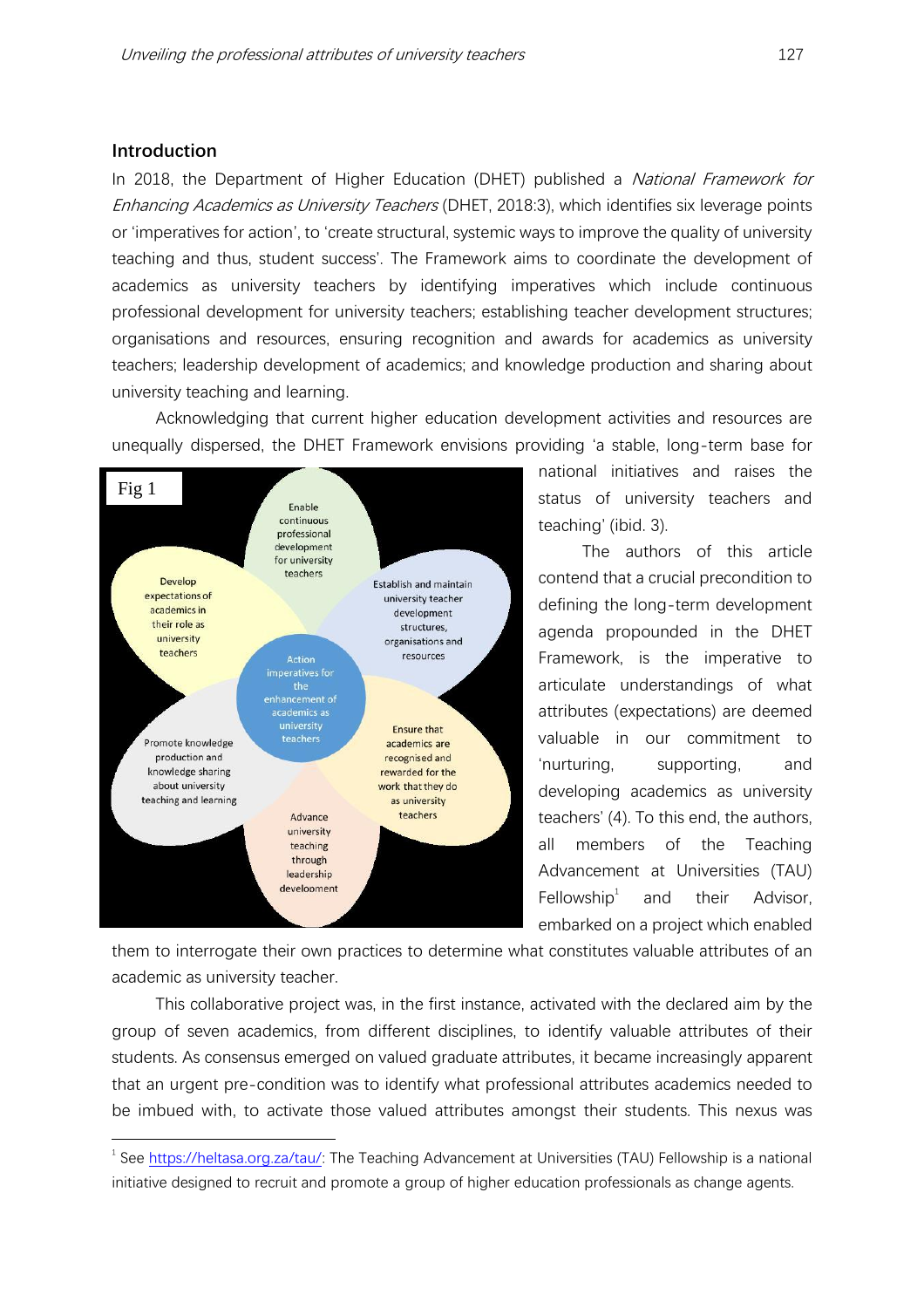represented metaphorically using the botanic image of the baobab tree<sup>2</sup>. The emerging expectations and attributes drew on the authors' own lived experiences captured in their individual teaching practices in their own institutions and resonated with the ideas of Henry Giroux of teachers as transformative intellectuals (Giroux, 1988). We realise that increasingly, professions are demanding more than academic/technical competence from graduates. What is increasingly deemed valuable, are attributes such as creativity, innovation, problem-solving and critical thinking. Thus, over the course of the Fellowship engagements, the theme of critical thinking dominated conversations and formal discussions.

Acknowledging that critical thinking remains a 'fuzzy' concept in higher education and that the academy does not have boundless freedom to transgress the knowledge regimes prescribed by the disciplines and professions, we adopted a less relativist position, conceding the existence of 'academic tribes', with their epistemic cultures and prescripts (Trowler, 2005). A key professional attribute is indeed the ability to recognise these prescripts; that they are bound by rules and values about what constitutes knowledge in the disciplines and how these can be known and codified as legitimate knowledge. We acknowledged also, that while knowledge construction takes place in structured domains, our existence is multifaceted, like the rhizomatic metaphor of the Baobab tree, which demands an appreciation of complexity and diversity, if academics are to be transformative intellectuals.

The Baobab tree, with its rhizome-like roots, represents the rhizomatic patterns of engagement between academics, students, and the environment. There is no beginning and no end to this complex and intricate ecosystem, relentlessly generative (of new knowledge), while the shoots and branches are spontaneous, organic, and unpredictable – as is the nature of knowledge generation. The roots buried deep in the African soil, anchor and feed the valued graduate attributes represented by the leaves and fruit of the tree (see Figure 2).

Rhizomatic intelligence is a way of thinking about learning, as advanced by Deleuze and Guattari in A Thousand Plateaus (1987). This learning philosophy posits that ideas, like the stem of a rhizomatic plant, send out roots and shoots as they spread, connecting multifariously, while reducible to neither the one nor the multiple. The growth and the connections made during the learning process are organic, spontaneous, and unpredictable, yet are all inextricably bound to one another as part of a much larger framework or growth system. Hence, like the learning process itself, a rhizome (sometimes called a creeping rootstalk) has no beginning and no end. It is comprised not of units but of dimensions, that are always detachable, connectable, reversible, modifiable and have multiple entranceways and exits and its own lines of flight (see Deleuze & Guattari, 1987:21). This, for the group, represented the qualities of the organic intellectual.

<sup>2</sup> See the electronic poster here <https://youtu.be/yoA9guMut-8> which represents the diversity of professional and academic attributes.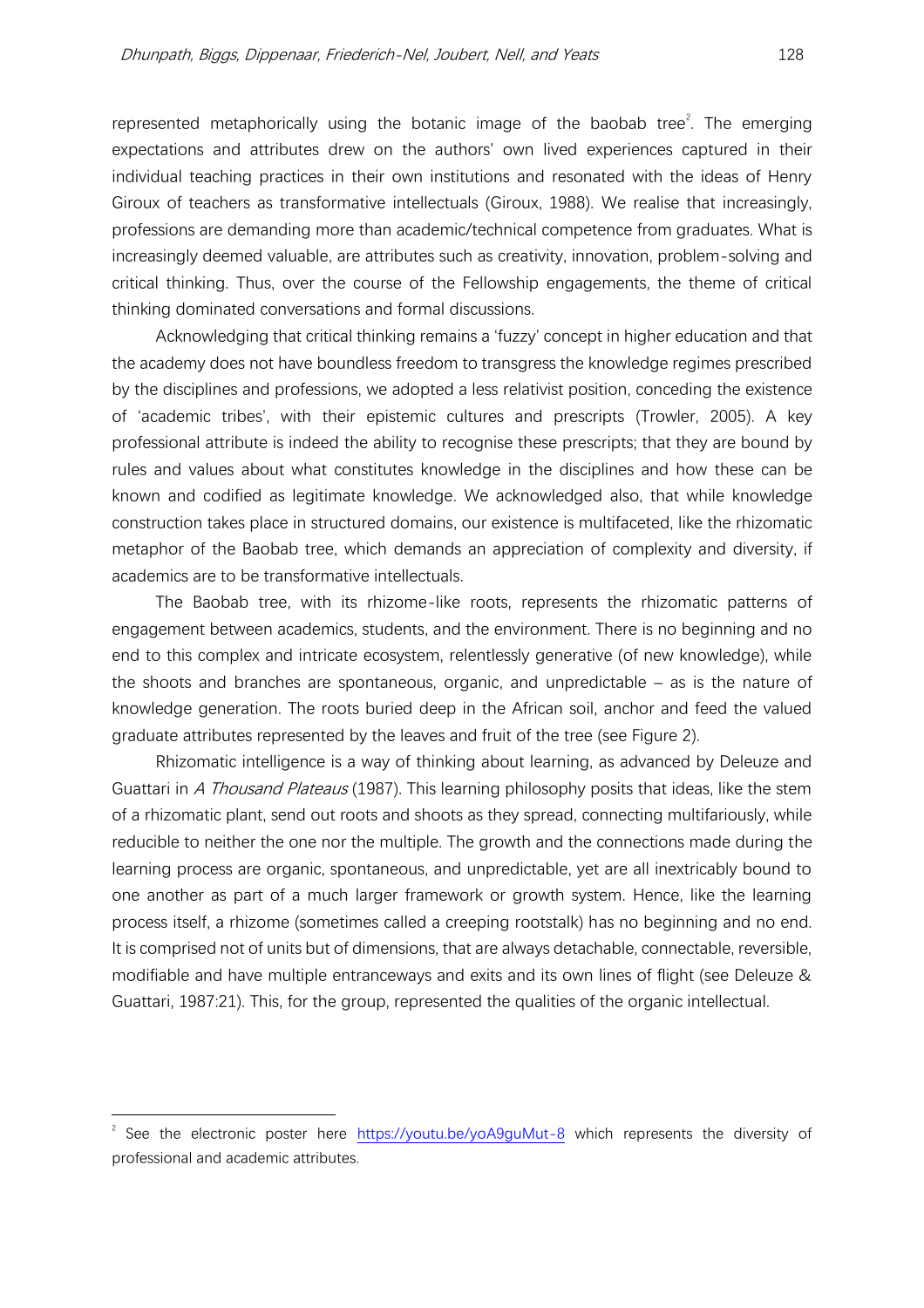

**Figure 2**: Baobab image

The nurturing environment in which the Baobab tree thrives, is also subject to environmental factors caused by extreme weather patterns, water scarcity and turbulent winds. This can be aligned with the current turbulent, diverse, and unequal South African higher education context reflected in the diverse student population, their learning needs, prior knowledge, and social and cultural contexts. Socio-cultural learning theories emphasise the teachers' influence and role to enable epistemological access, scaffold learning, shape students' attitudes and behaviour, develop problem solving and introduce the student to academic discourses (Northedge, 2003). The teacher models, helps to make connections, demonstrates, and collaborates (Harland, 2003). Mezirow (2009) illustrates the transformative ability of learning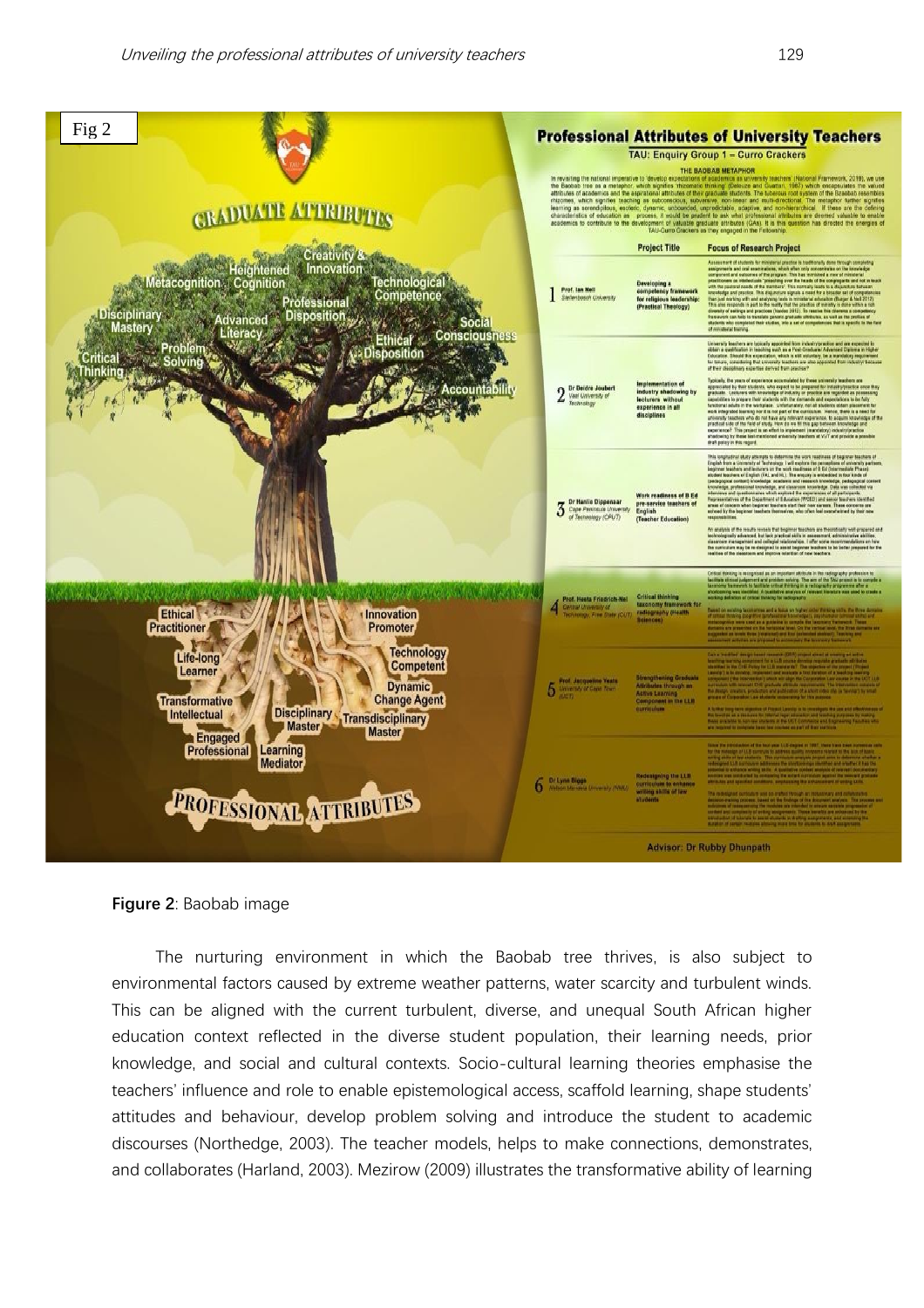through critical reflection and reflective practice. Responding to the transformative higher education environment, university teachers and students need to collaborate actively in this process and participate in the metamorphosis, with critical thinking identified as a core attribute.

In this article, we pursue three outcomes: Firstly, we provide theoretical perspectives which enabled us to engage in our individual and collective explorations, particularly the notion of the academic as a transformational intellectual as advanced by Freire (2000) and Giroux (1988). Our adoption of the Baobab metaphor provided the conceptual lens to interrogate what we deem valuable professional attributes. Secondly, we put up for scrutiny, our individual Scholarship of Teaching and Learning (SoTL) endeavours, expressed in our individual TAU Fellowship projects as we explored our professional identities and the emergent professional attributes. Finally, we reflect on the Baobab metaphor and how rhizomatic thinking forced us to elevate our states of individual consciousness in defining our valued professional attributes.

#### **Theoretical perspectives**

Our thinking is influenced by the seminal ideas of Freire (2000) and Giroux (1988) which foreground the importance of humanity in education, embedded in culture, class, ethnicity, power, and gender. While these theoretical framings have their roots in general education and schooling, we believe they have explanatory power, especially in availing us with a vocabulary to understand the dialectical relationship between social structure and human agency - key ingredients of an emancipatory scholarship of teaching and learning. Giroux's conceptions of agency emphasise human subjects not as passive victims of ideology and political agendas, but able to transcend the historical inheritance thrust upon them by applying critical knowledge to alter their own destiny and future. Giroux (1992) based his ideas on the work of Foucault and Gordon (1980), who challenge concepts of learners as being passive recipients of ideologies. Instead, they are actively involved in the intellectual dialogue, which resonates with Paulo Freire's ideas on critical pedagogy (Freire, 2000). In the Foucauldian sense, Giroux implies that the concepts of power and meaning should be developed in the mind of the learner in a way that allows the student to critically accept, negotiate, or reject what came its way (Giroux, 1992).

We argue that the push for generic graduate attributes is indeed a reflection of the neoliberal push and vocationalisation of higher education to fulfil the needs of the workplace, finding expression more recently in micro-credentialing of gig qualifications for the gig economy (see Wheelahan and Moodie, 2021). Giroux (1992) cautions against the push towards vocationalising in higher education, and warns that educators should oppose this, as institutions of higher learning are not in service of the consumer-focused corporate world and should not be embedded in a neo-liberal market culture. Giroux (2003) proposes that critical pedagogy in education creates the possibilities for social transformation. He sees critical theory as having a dual purpose which provides a lens to analyse situations and a means to change them. Kincheloe, et al. (2018: ix), describe Giroux as 'prodigious and multidimensional'. They further describe his work as an 'effort to expand the possibility for social justice, freedom, and egalitarian social relations in the educational, economic, political, and cultural domains that locate men, women,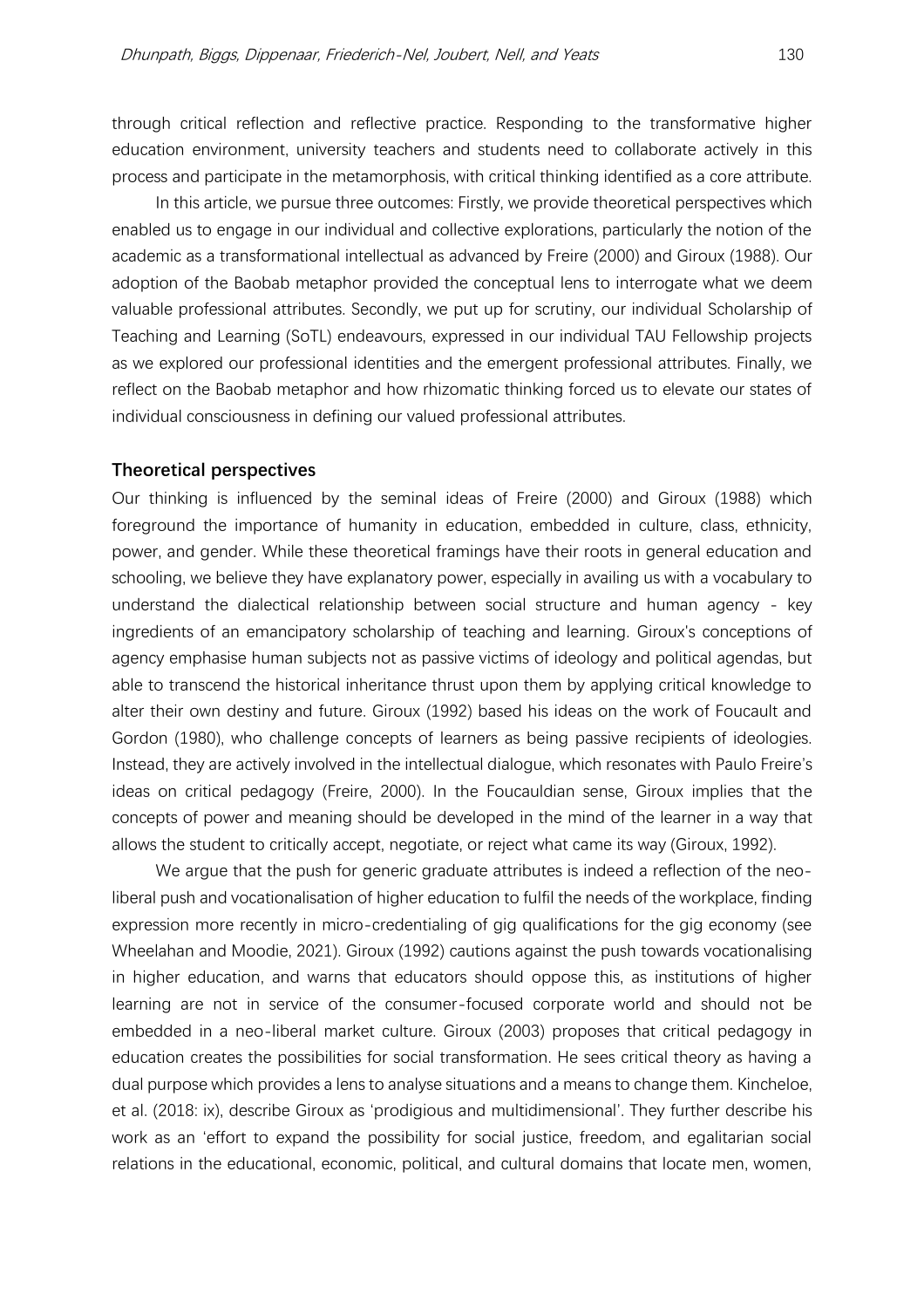and children in everyday life' (Kincheloe, et al., 2018: ix), which echoes the conception of the lecturer as a transformative intellectual in the development of students. Giroux's interpretation of teachers (academics) as transformative intellectuals shows his understanding of the role of education in cultivating critical citizens (1992). He argues that

...to rethink and restructure the nature of teacher work is to view teachers as transformative intellectuals...First, [the category of intellectual] provides a theoretical basis for examining teacher work as a form of intellectual labor, as opposed to defining it in purely instrumental or technical terms. Second, it clarifies the kinds of ideological and practical conditions necessary for teachers to function as intellectuals. Third, it helps to make clear the role teachers play in producing and legitimating various political, economic, and social interests through the pedagogies they endorse and utilize (Giroux, 1988: 125).

Aronowitz and Giroux (1993) encourage educators to question the nature of education and how educators should engage around broader educational concerns. Transformative teachers have the power to develop students' critical thinking and reflection, beyond transmission of skills and knowledge. Giroux (2015) infers that the dialogue over education should include not only schools, but also tertiary education as an implied agent of social reform, as has been experienced in South Africa through the rise of various #Fallist movements. He shows that one cannot talk about education without addressing the political, economic, and social realities in which education is embedded.

We now turn our focus to the role of teaching and learning in catalysing creative thinking. Ashwin, et al. (2015) remind us that learning takes place within specific contexts. On a continuum, the student's prior knowledge, contextual experiences, and how they perceive the teaching and learning context, how they approach their learning, all determine how they experience the learning outcomes and the curriculum. University teachers can contribute to transformative thinking by engaging students in active learning and innovative teaching practices (Giroux, 2015). These concepts trigger the question, what constitutes the curriculum and how the curriculum can transform the teacher and the student.

The transformed academic as university teacher should internalise the responsibility of advancing agency and should apply critical teaching and learning to enhance opportunities for students to be active producers of knowledge (Giroux, et al., in Giroux, 1988; Giroux and McLaren, 1989). While humans are not completely free to generate authentic knowledge, it does not relieve academics of the obligation to purposefully expose them to knowledge, skills, and values that will enable them to produce authentic, new knowledge. When teachers are 'transformative intellectuals', they are enabled to develop critically appropriate curricula to address the cultural and social contexts in which they teach. A transformed teacher is a reflective scholar and practitioner. Teachers who are 'transformative intellectuals' guide students to be critical scholars themselves, imbued with the capacity to critique economic, political, and social injustices in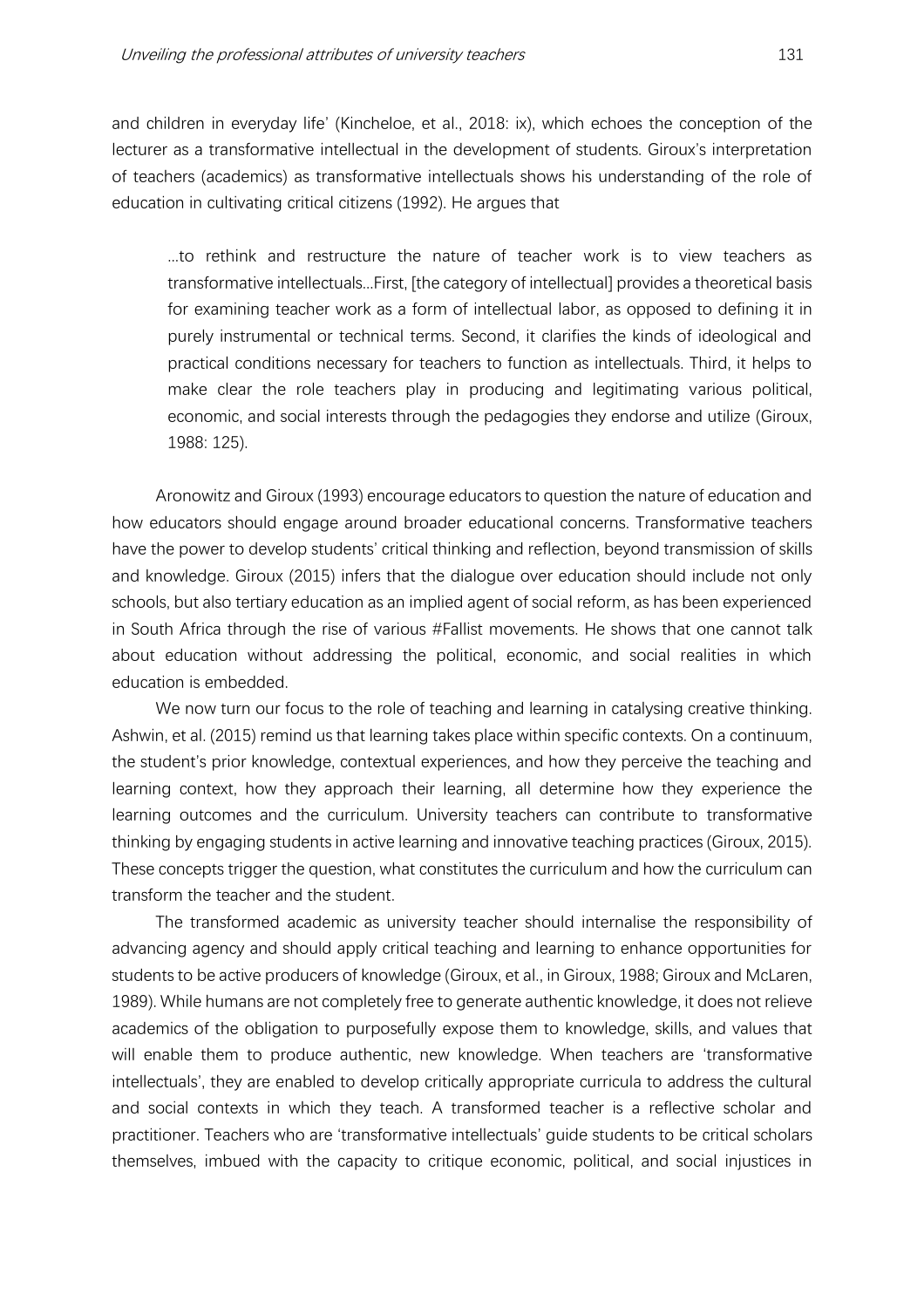society. Giroux (2015: 6) argues that transformative teachers safeguard and sustain critical thinking and engaged citizenship. When Giroux refers to criticality, he means that academics realise how processes of knowing and knowledge making are not equally open and accessible to everyone. Hence, a transformative intellectual identifies inequalities and makes learning and knowledge production accessible to all.

The propositions advanced by Giroux, et al. and Freire alert us to the university as a crucial institution where students' intellect is cultivated and developed, through stimulating intellectual insight, risk-taking and social responsibility. We argue that, while important, academics' worth should not be measured by their ability to produce work ready graduates at the expense of intellectual engagement. This became a critical consideration and cautioned us to the dangers of rigidly defining attributes (both for academics and students) in purely educational or econometric terms.

Bereiter and Scardamalia (2006) explore the question of what it means to be an educated person in the mid-21 $^{\text{st}}$  century and what it means to survive in an 'innovation-driven' society, where yesterday's jobs are rapidly disappearing, as is becoming abundantly apparent in the context of the COVID-19 pandemic. Future jobs are entrepreneurial-technology-driven, and the new graduate can no longer rely on 'traditional academic knowledge'. Normative frameworks recognise that legitimate knowledge is derived from an evidential process. This compels the authors to acknowledge that a key professional attribute is the capacity to 'enculturate youth into this knowledge-creating civilization and to help them find a place in it' (ibid: 1). In the words of Bereiter and Scardamalia (2006: 3), a key attribute of a transformative intellectual is one who values the knowledge of generating knowledge collaboratively. An academic as intellectual is acutely aware of what knowledge is most worthwhile (Pinar, 2004; Pinar, 2016).

Fullan and Scott (2014) advocate what they refer to as the six Cs to include core attributes such as critical thinking, creativity, character education, citizenship, collaboration, and communication as relevant in curriculum design and the planning of educational contexts. Intelligent curriculum design is a core attribute for academics. To prepare for and survive in the technology-driven future where robots can replace human functions, the global citizen has the responsibility to distinguish himself/herself through attributes such as critical thinking. Other attributes linked to critical thinking are creativity, teamwork, communication skills and responsible citizenship, leading to an inquisitive, open-minded, systematic, analytic, 'truth-seeking', selfconfident, and mature citizen (Ennis, 1993; Hackworth, 2009). A critical thinker is thus equipped to operate across a range of occupational fields. However, the role of knowledge in developing critical thinking cannot be negated. One cannot think in the absence of knowledge. It is not only pedagogy that stimulates higher order thinking, but the very knowledge that needs to be acquired. Therefore, to facilitate knowledge transformation, Haggis (2006) argues in favour of pedagogical processes that challenge the diverse learning needs of the increasingly diverse student population.

Panettieni (2015) contends that the complexity of critical thinking creates barriers in teaching and assessing critical thinking. The barriers relate to the teachers' tendency to 'cover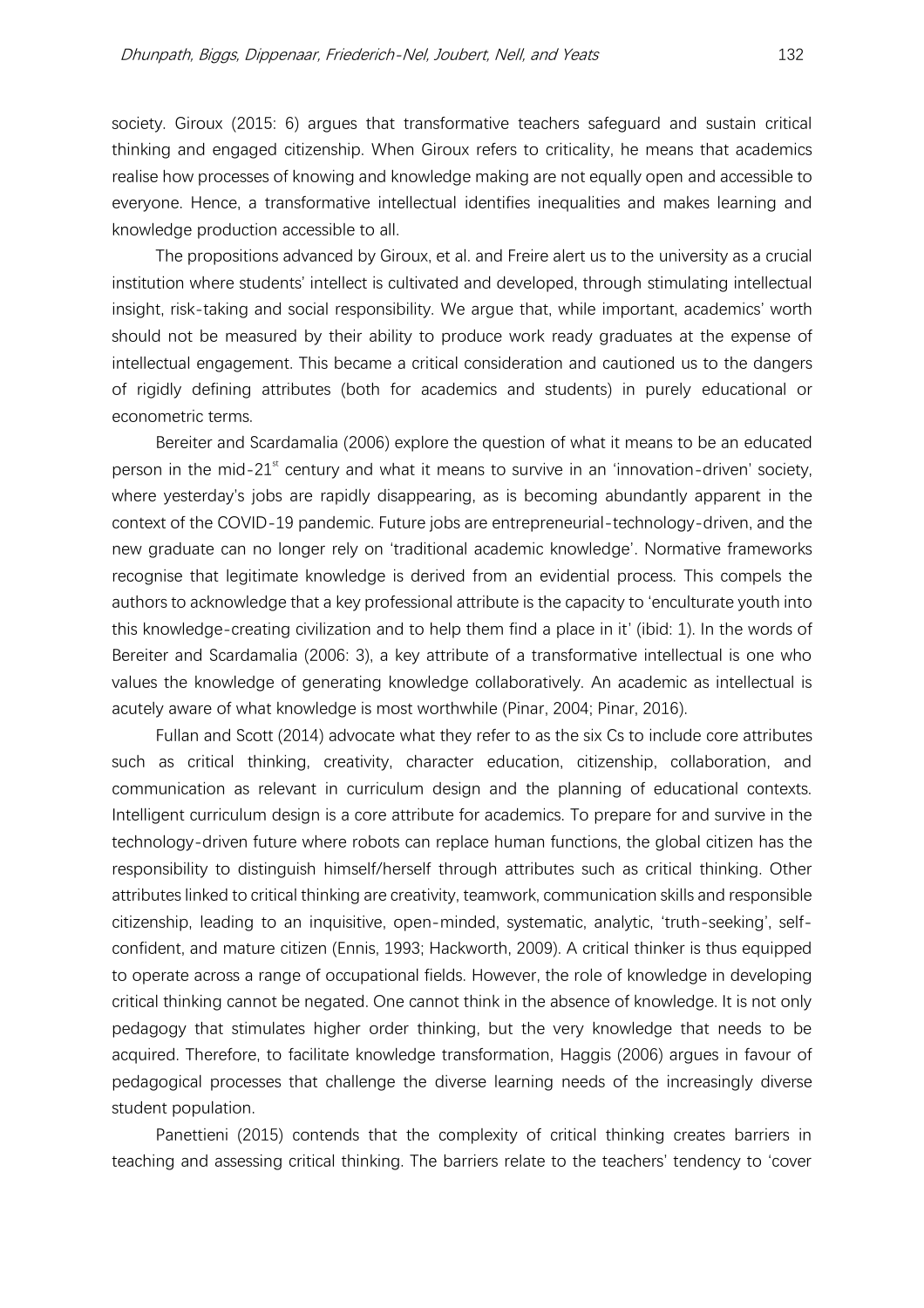content' as they may themselves be insecure about the complexity of implementing critical thinking (Hackworth, 2009). Thus, time and resources can hinder the implementation of methodologies to teach and assess critical thinking. Students often lack motivation, confidence, and even prior knowledge to participate in class discussions to stimulate critical thinking. Additional barriers to learning that the transformative teacher can facilitate through the teaching process include bottlenecks (Middendorf and Shopkow, 2018) and threshold concepts (Cousin, 2006). Lending from Middendorf and Pace (2004), the teacher can assist the student to master specific disciplinary material, introduce the student to a culture of thinking and help to enter the specific discipline by facilitating in decoding the discipline. Although the authors do not subscribe to a neo-liberal agenda, the world of work need graduates who are critical thinkers and global citizens. This paper aims to identify the professional attributes of university teachers that would enhance this metamorphosis in the workplace.

#### **Approach and Methods**

This qualitative enquiry embedded in an exploratory, investigative paradigm, is comprised of six research projects as case studies. The six participants who were also the researchers, together with the group advisor, formed a research group of seven university teachers from seven different universities in South Africa, brought together in the 2018-2019 TAU Fellowship. Four participants are from traditional universities and three participants from universities of technology. The participants are from diverse disciplines, including theology, radiology, law and education and higher education while their advisor, an applied linguist, is a director of teaching and learning. The common denominator in the individual research projects was an enduring interest and concern with curriculum development and their own professional development through transformative learning in cultivating graduates as critical thinkers.

Over a period of three years, Fellows engaged in intense discussions and debates with each other and with other TAU Fellows, during the TAU Fellowship contact sessions and during presentations at various national and international seminars, workshops, and conferences. The ensuing critical-interdisciplinary conversations provided Fellows with the tools to make sense of their own SoTL endeavours, while developing an emerging typology of professional attributes amongst academics. Each author brought different critical perspectives allied to their own disciplines and professional dispositions, which enriched the 'critical conversations' and provided rich lenses to analyse the emerging insights (Pillay, in Dhunpath and Samuel, 2009: 35).

The group was able to generate the depth of analysis because their critical conversations transcended those in formal contact sessions. The reflective engagements were supplemented by online collaborations. Fellows were eager to critique each other's writings, mediated by their TAU advisor. These offered the opportunity for deep contemplation and debate. Additional data was drawn from the individual reflective reports and progress reports submitted to the advisor. The mind maps generated together with the field notes as well as a synthesis of respective SoTL perspectives, illuminated the Baobab metaphor and emergent rhizomatic thinking.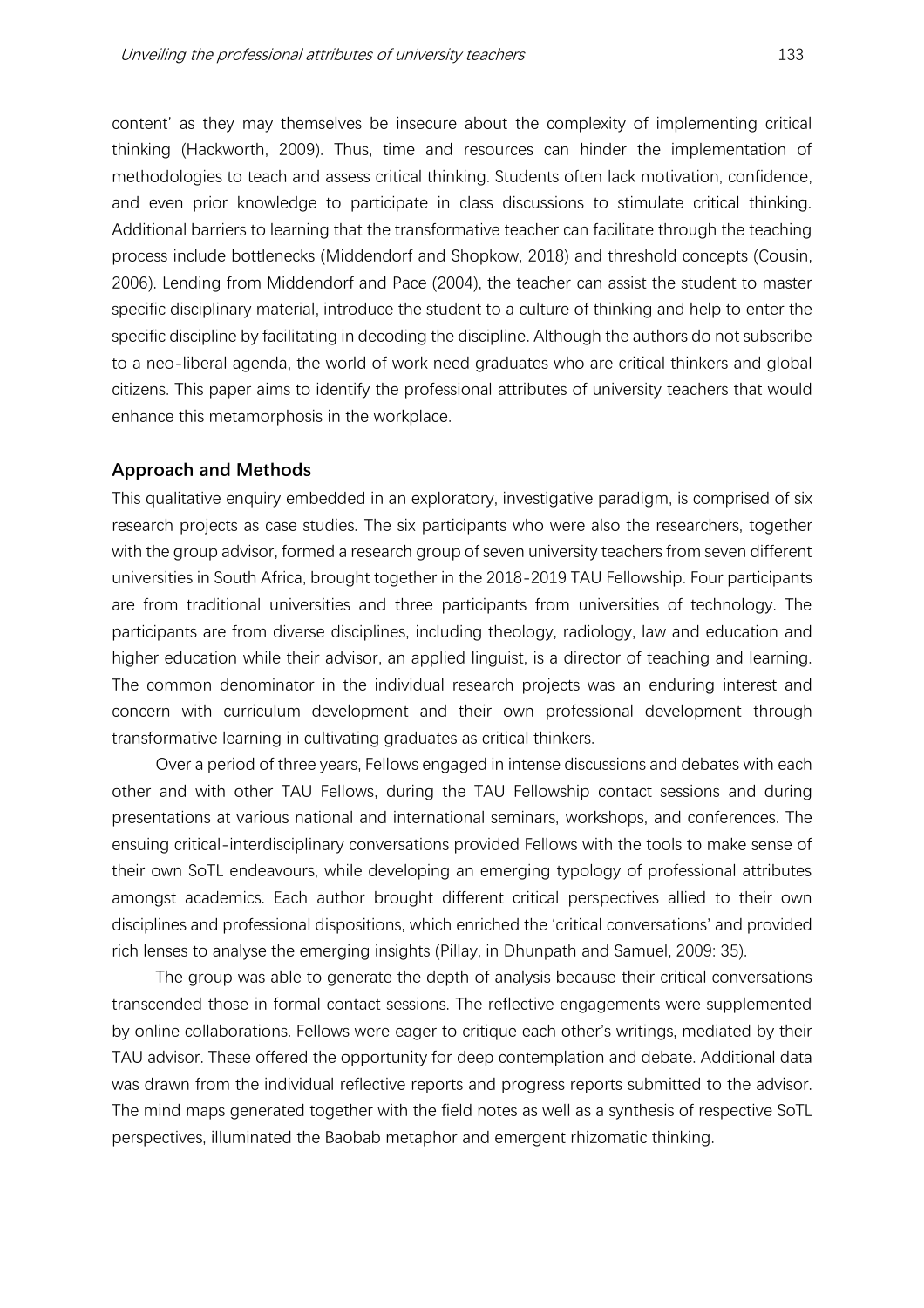The individual and group enquiry was undergirded by the SoTL principles propounded by Shulman (2002). The group was inspired by Shulman's ideas on educational outcomes and processes to be 'valued, e-valu-ated, and understood...for students and for teachers' (Shulman, 2015). Shulman distinguishes between 'Habits of Mind' - thinking analytically, reflectively, critically, intuitively, empathically; 'Habits of the Hand' - skill in methods, techniques, problemsolving strategies appropriate to areas of practical application and use, as well as the creative arts, both analytically and intuitively, planfully and improvisationally (sic), avoiding the excesses of methodolatry; and 'Habits of the Heart' – the personal and social meaning and identity formation; develop values, commitments, dispositions, affections, passions, motivations, a sense of self, of integrity, and of community (Shulman, 2015).

We now turn to some of the emerging insights which enabled participants to interrogate their praxis in defining what they considered professional attributes of academics as university teachers.

### **Emerging Insights**

In this enquiry, a catalyst in exploring professional attributes was the Fellows' engagement with the notion of threshold concepts which students routinely encounter in their learning engagements. Meyer and Land (2003:1) describe threshold concepts as 'akin to a portal, opening up a new and previously inaccessible way of thinking about something. It represents a transformed way of understanding, or interpreting, or viewing something without which the learner cannot progress'. A threshold concept is essential for mastering the subject and for adopting the worldview of their graduate profession.

In the process of working on their own individual research projects, the group members identified thresholds in their own disciplines signalling the necessary attributes university teachers needed to help students break through those thresholds. It is helpful to understand the nature of these threshold concepts and how they are connected. Particular concepts need to be understood before a new concept can be grasped. The ability to systematically organise and sequence teaching and content in curriculum design, is an essential attribute of the university teacher.

This exercise underscored critical thinking as an inescapable attribute for a 'qualified' university graduate as well as for a university teacher. In addition, the range of familiar  $21<sup>st</sup>$  century skills such as creativity, communication, technology literacy, media literacy, flexibility, and collaboration recurred in all individual projects. While these are indeed familiar in our schemas as academics, their continued prevalence signalled the need to address them substantively. An emergent obligation, therefore, is to make these attributes explicit, as proposed in the DHET Framework. Mindful that an intellectual schema must move beyond frameworks which are limited to educational rhetoric, we explore in the section that follows, the six individual projects to demonstrate how the attributes were identified and affirmed.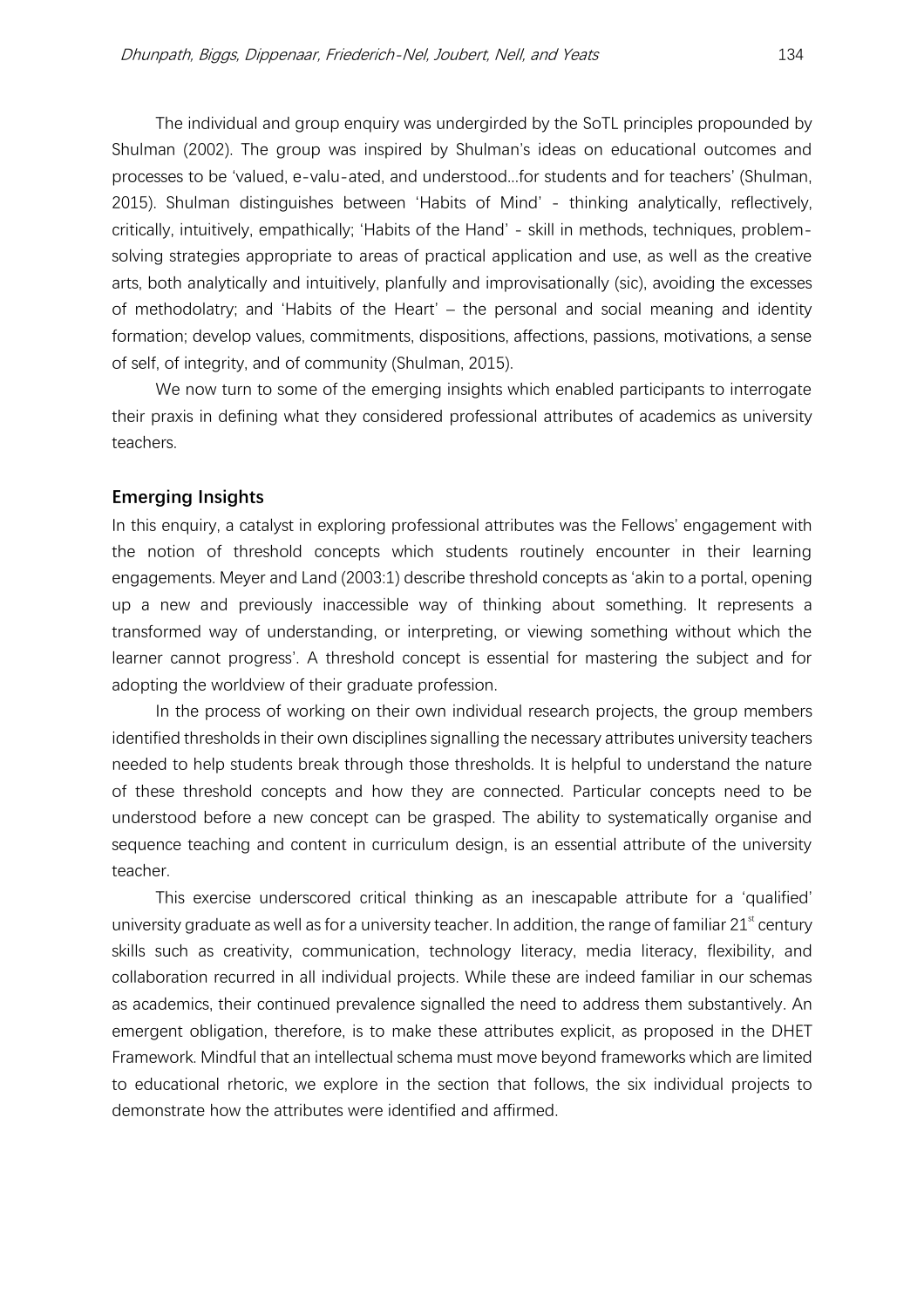Researcher A is a lecturer in the faculty of theology, whose research focuses on the graduate as a competent practitioner. He assigned himself the task of developing a competency framework for religious leadership to respond to his research finding - those students who graduated with ministerial practice, were found to possess a 'theoretical' knowledge base but were not in touch with the needs of the congregation. He defines competencies as 'a combination of cognitive, affective, motivational, volitional and social dispositions that form the basis for performance' (Shavelson, 2010: 43). Shavelson presents an approach to measuring and statistically modelling competency measurements by defining competency as a complex ability construct closely related to real-life-situated performance. The challenge is to make the construct 'competence' amenable to measurement in relation to its relevance for effective practice. Hence, competency-based theological education (CBTE) is the application of competency-based education in the field of theology, which according to the Association for Theological Schools (2018: 4), CBTE 'represents a paradigm shift in theological education. It offers an innovative way for seminaries and learning networks to raise a new generation of proven leaders, trained in context, in the knowledge, in the skills, and in the character traits they need to prosper in their callings' According to Brown (2016: 2), CBTE is 'an educational model that emphasizes: (1) learning more than 'seat time,' (2) the mastery of professionally-oriented competencies, (3) wellplanned learning activities or assessments (class-based or not, online or onsite) that students may complete at their own pace, and (4) a community of learning where regular and substantive interaction occurs between qualified faculty and students'.

Applying Giroux (1988) and Freire's (2000) conceptions of a transformed teacher and a transformative intellectual, it is reasonable to expect the lecturer to demonstrate these competencies himself/herself. In other words, the transformation that lecturers want to see in their students, should mirror their ontology. In becoming 'transformative intellectuals' teachers are in the position to engage in 'cultural hermeneutics'. In other words, reading socio-cultural contexts in which they teach, should enable them to develop critically relevant curricula that address the challenges posed by these contexts (Giroux, 1992), thus mirroring the principles of rhizomatic thinking. We argue that the transformed teacher would read the context to see how to best teach the competencies which have been privileged.

The emergent competency framework makes use of the insights of Barentsen (2016) but was integrated into the researcher's own frame of understanding (Nell, 2019). One of the purposes of a competency framework is to generate assessment strategies. The use of a competency framework can support in enhancing the acquisition of different practitioner skills, beyond members of the ministry. Through his deliberations with his project and the group, he was able to identify an *engaged professional to catalyse creative knowledge generation* as a core attribute for university teachers.

*Researcher B* focused on a critical thinking taxonomy framework for radiography to determine how to provide the evidence of the required attributes, skills, and competencies. Critical thinking is seen as an important graduate attribute in radiography to facilitate clinical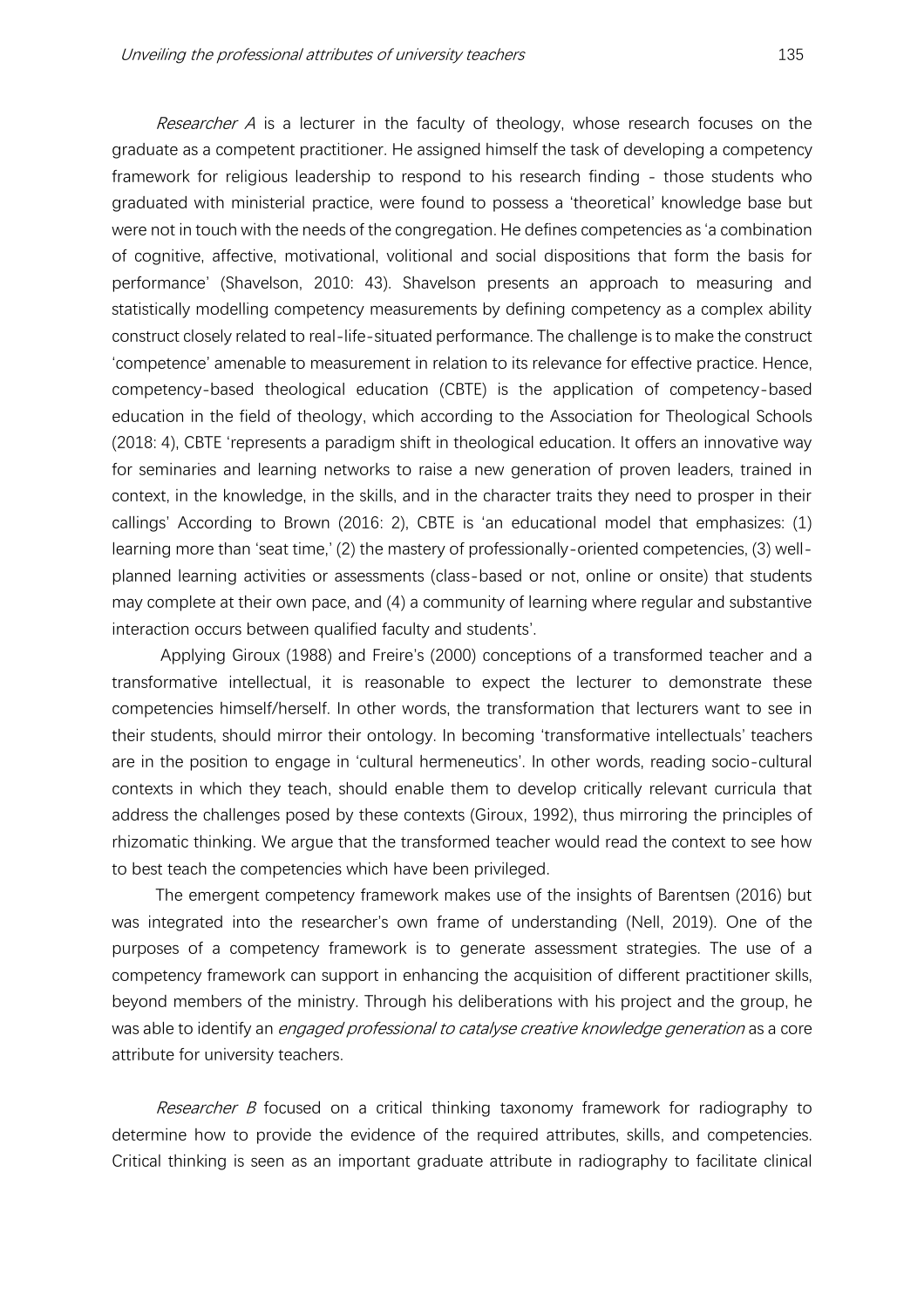judgement and problem-solving (Pieterse, et al., 2016). In addition, critical thinking and problem solving are the skills linked to the 21st century and the 4th industrial revolution. A statement capturing critical thinking was used as a point of departure: A self-regulated radiographer/radiography student must apply professional knowledge, clinical experience, and ethical standards to interpret, analyse, evaluate, explain, and judge concepts and information for improved patient-centred care and healthcare outcomes (Gluyas, 2015). In this statement, professional knowledge refers to the cognitive domain, clinical experience relates to the psychomotor domain and clinical competence and lastly, ethical behaviour relates to the affective domain and metacognition. Like the rhizome, Morrow's (2009:39) analogy of the 'generative frame of the curriculum comes to mind and alludes to the ongoing learning and development of a radiography professional through continuous professional development.

Gosnell (2010) emphasises that critical thinking can be developed and scaffolded over time through a variety of pedagogies to stimulate deep learning approaches and higher order thinking. For this reason, critical thinking needs to be integrated and constructively aligned with the outcomes, teaching, learning and assessment activities and tasks. Recommended activities include interactive class discussions to stimulate debate and reasoning, case studies and problem-based learning and simulations. Through such a variety of teaching, learning and assessment tasks student/practitioners need to exhibit the desired attributes as essential requirements for the world of work. Practitioners need to role model these attributes in their teaching and assessment, mirrored by the constructs in Bloom's Taxonomy (Bloom, et al., 1956) such as: differentiate, contrast, argue, formulate, and investigate.

The identified domains of critical thinking of cognition, competence and metacognition were used to compile a framework as a helpful educational tool to provide evidence that practitioners can function at the required level and with the necessary attributes and competencies. From her quest to provide the evidence of the required attributes, skills, and competencies she identified her role as *active learning mediator*.

Researcher C focused on the implementation of professional shadowing in the legal field by lecturers without practical experience in the legal world. She contends that a lecturer with the requisite theoretical disciplinary knowledge often lacks relevant current experience in practice, to engender practical knowledge in students. She therefore advocates mandatory industry shadowing by university teachers who have no exposure in the legal field. To fill this gap, she developed a draft policy to her university management. After presentations to all lecturers at the faculty board meetings of all faculties on campus and to the senate, the necessary 'buy-in' by management and academics was obtained, which made the policy easier to implement as consensus is an important part of curriculum development and innovation.

Industries and professional practices close to the university were coopted into the initiative. Lecturers placed themselves in appropriate workplaces. To assist some of the lecturers who could not find appropriate shadowing opportunities near the university or their place of residence, funding was obtained from the university's Centre for Academic Development. After a week of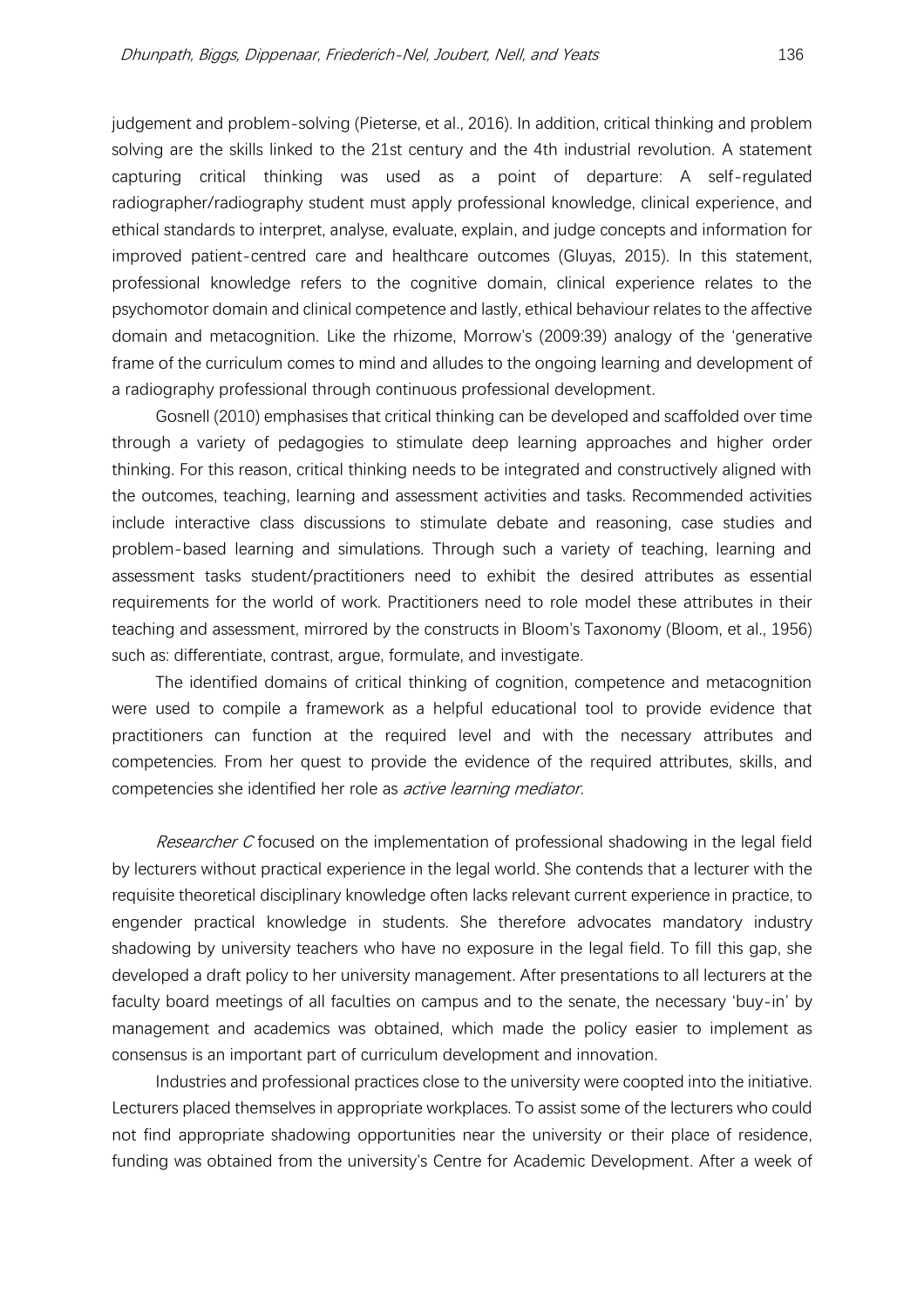shadowing, the feedback obtained from lecturers was positive in all respects. Some of the lecturers noted that changes to the curriculum were necessary to include what they have observed during their shadowing and to prepare work-ready graduates. Similarly, industry/professional practitioners indicated that they welcomed this intervention as they expected a washback effect of students being sought after by employers upon graduation.

While it is true that this theory-practice nexus is now widely established, this was a tipping point for the university and lecturers who were able to experience the benefits of applied knowledge (Gibbons, 1994) to the advantage of students, when both students and lecturers were imbued with requisite practicum skills through collaborative learning, also characteristic of rhizomatic learning. After a year of implementing this initiative, these 'transformed' university teachers have moved beyond being skills practitioners to acquiring expertise as curriculum developers and have become valued assets to the university. What started out as an experiment, revealed the value of industry/practice shadowing by lecturers without experience which resonates with the group's espoused professional attributes of lecturers as *responsive and* innovative curriculum designers, and engaged professionals while being active learning mediators.

Researcher D embarked on a redesign of her current Bachelor of Law (LLB) Curriculum to enhance writing as a skill for law graduates. This project was necessitated by concerns about the writing skills of law students as identified in the national review of the LLB (CHE, 2017). In 2002, the Standards Generating Body for Legal Education and Training determined a set of exit level outcomes for the LLB degree, which were promulgated by the South African Qualifications Authority (SAQA) integrating skills and values into the degree outcomes. Exit-level outcomes that relate specifically to writing skills provide inter alia that 'learners who register for this qualification must ...possess or have sufficient potential to develop good communication skills, both orally and in writing' and that the 'learner is able to demonstrate adequate legal writing skills to operate in a wide variety of legal environments'. A decade later, the legal professions and the Law Society of South Africa (LSSA) raised concerns regarding the quality of the LLB and the lack of basic writing skills of law graduates.

As the curriculum redesign of the LLB curriculum (to promote essential graduate attributes including proficiency in reading, *writing*, comprehension, and speaking in a professional capacity) unfolded, it became apparent that analysis and evaluation of a curriculum requires the academic to have deep knowledge of curriculum design including the capacity to evaluate effectiveness and quality, the sensibility to identify strengths and weaknesses of the curriculum and the skill to imagine alternatives. It became increasingly clear that the 'received curriculum' designed by experts and adopted by practitioners was no longer defensible and that to be truly transformative, the recurriculated LLB should be reflective, responsive, and relevant to ensure flexibility within the curriculum.

It is patently obvious that the writing practices of students can only be enhanced if the academic has the necessary competencies and skills to adopt learning and teaching strategies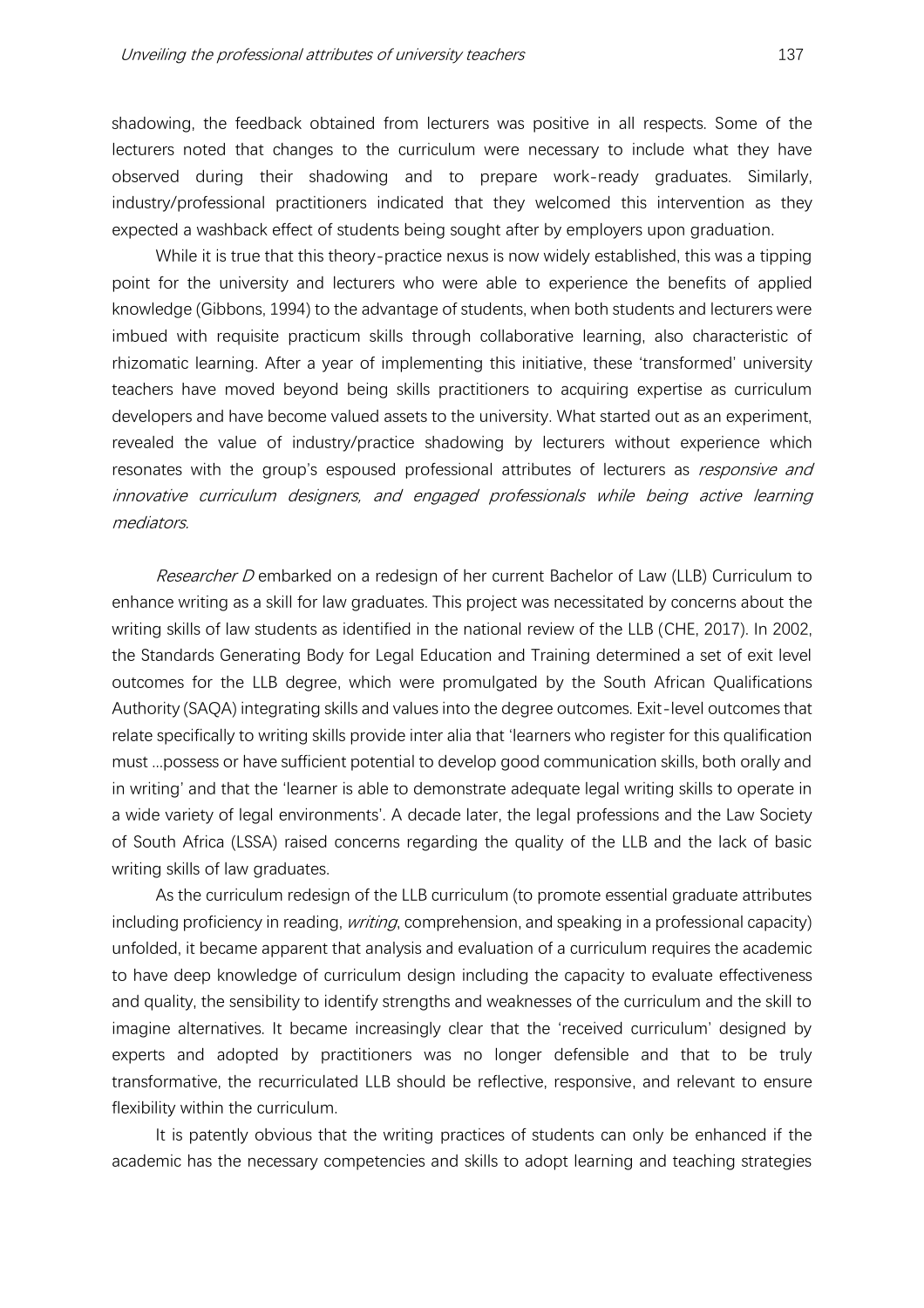that enhance the writing practices of students. However, central to the recurriculation project, is an awareness that a curriculum is more than the content being taught, as, like the rhizome, it extends to the purpose, environment, pedagogy, and applications of knowledge. Moreover, the outcome must be a framework that provides context and guidance beyond the pragmatic and instrumentalist concerns about content and placement of modules. For researcher D, this was a profound epiphany: what started out as an exercise in addressing writing proficiency and resulted in what Bereiter and Scardamalia (2006: 4) articulate as a realisation that

...knowledge building pedagogy is based on the premise that authentic creative knowledge work can take place in school classrooms—knowledge work that does not merely emulate the work of mature scholars or designers but that substantively advances the state of knowledge in the classroom community and situates it within the larger societal knowledge building effort.

While this project affirmed the previous researcher's proposition that a key attribute of a university teacher is being a *responsive, relevant, and innovative curriculum designer*, a key characteristic of rhizomatic thinking is affirmed: that transformative enquiry is necessarily generative where solutions to existing problems illuminate new problems with new solutions in upwardly spiralling possibilities for enhancement with no end in sight.

Researcher E another Law academic, focused on strengthening the promotion of desirable graduate attributes via the LLB curriculum through the design and inclusion of an active teaching and learning component in the degree. This project aimed to develop graduate attributes identified in the Council on Higher Education Annual Report (CHE, 2015) for LLB students through the design, creation, and production of short video clips in Corporate Law by small groups of students, role-playing scenarios from real-life corporate law.

This project was intended to be a continuous process of reflection and redesign. Once the initial discussions have been established, new knowledge will be used to adapt the curriculum, and a process will be designed to have an advisory team of experts in place to re-evaluate this on an annual basis. The expectations of the CHE, the public, and practice regarding desirable law graduate attributes will be taken into account in conceptualising and designing interventions for use in the academic teaching and learning space to ensure that the relevant university teachers are equipped to provide students with the attributes required in practice (industry i.e., legal practice). Stakeholder involvement and support (academics, students, CHE, practitioners and, to some extent, the community) is crucial to developing the LLB curriculum by including learning components which achieve the desired objectives. The CHE LLB review has already identified that certain graduate attributes (and thus the competencies and skills required for cultivation of such graduate attributes) are not developed to the required standard in the existing LLB curriculum.

The video clip project produces hard evidence (an artefact) of a form of creative knowledge generation which may be evaluated externally. Further evaluation of the impact of the video clip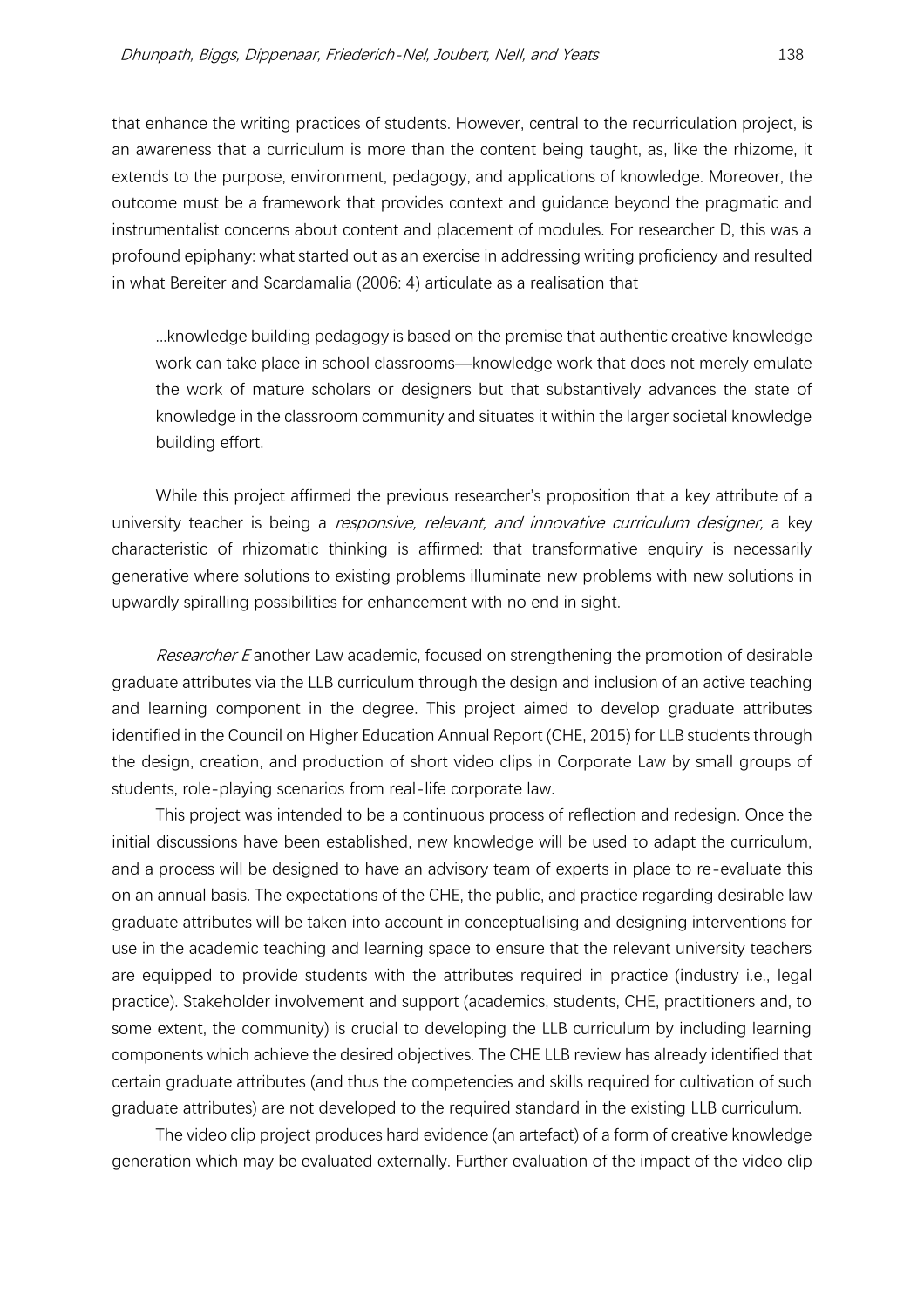project on teaching and learning and perceived development of skills and competencies underpinning the relevant graduate attributes can be obtained through student surveys. The skills and competencies (including creative knowledge generation and peer collaboration) that underpin the development of the desired graduate attributes of law students can only be developed and strengthened if the academic has the necessary competencies, skills, and tools to adopt transformative learning and teaching strategies that enhance these skills and competencies. The design and implementation of the video clip project is in essence an active learning component based on creative knowledge generation and intended to develop and strengthen selected LLB graduate attributes. If effective this design (or variations thereof) may be included in other curricula.

The creative knowledge generation within the module points to the attributes of a lecturer as being a responsive, innovative, and relevant curriculum designer, an engaged professional and an active learning mediator, displaying the key attributes of rhizomatic thinking.

Researcher F, a teacher educator, focused on the work-readiness of pre-service teachers of English. Based on a democratic curriculum development process, she attempted to align the expectations of the teaching profession and Department of Basic Education regarding the competencies and skills of a beginner teacher, with the expectations of the students and university lecturers. The overarching objective of the study was to investigate whether beginner teachers of English were prepared for a 'changing world' (Shulman and Shulman, 2004: 261), and what interventions to curriculum reform were necessary (if any) to link this knowledge to the relevant skills, attitudes, and activities in practice.

The project aimed to equip university teachers with the necessary skills and knowledge to develop the competencies of students for their future careers in teaching. University lecturers engage in responsive programme development to ensure that expectations of competencies and skills are aligned but questioned the extent to which the curriculum development process was seen as democratic and inclusive. Winberg, et al. (2017) point to concerns that have been expressed about student employability and graduate attributes in terms of the needs of the workplace. Allen (2009) argues that there has been an awareness of the theory-practice gap of beginner teachers, but that teacher educators have not been able to address this successfully. This is similar to findings by Sayed, et al. (2018) on Initial Teacher Training (ITE). Students are theoretically and technologically advanced but lack practical skills such as assessment, administration, and classroom management. The curriculum needs to be revised constantly to prepare beginner teachers for the current realities of the classroom.

Collaboration between all partners in preparing a competent graduate and beginner teacher requires inputs from lecturers, experienced teachers, departmental officials, subject advisors, previous students, and current students. According to Taylor (2016: 23) the quality of ITE will only be improved once teacher educators move their practices closer to those of practitioners (classroom teachers, principals, subject advisors) who are in the classrooms and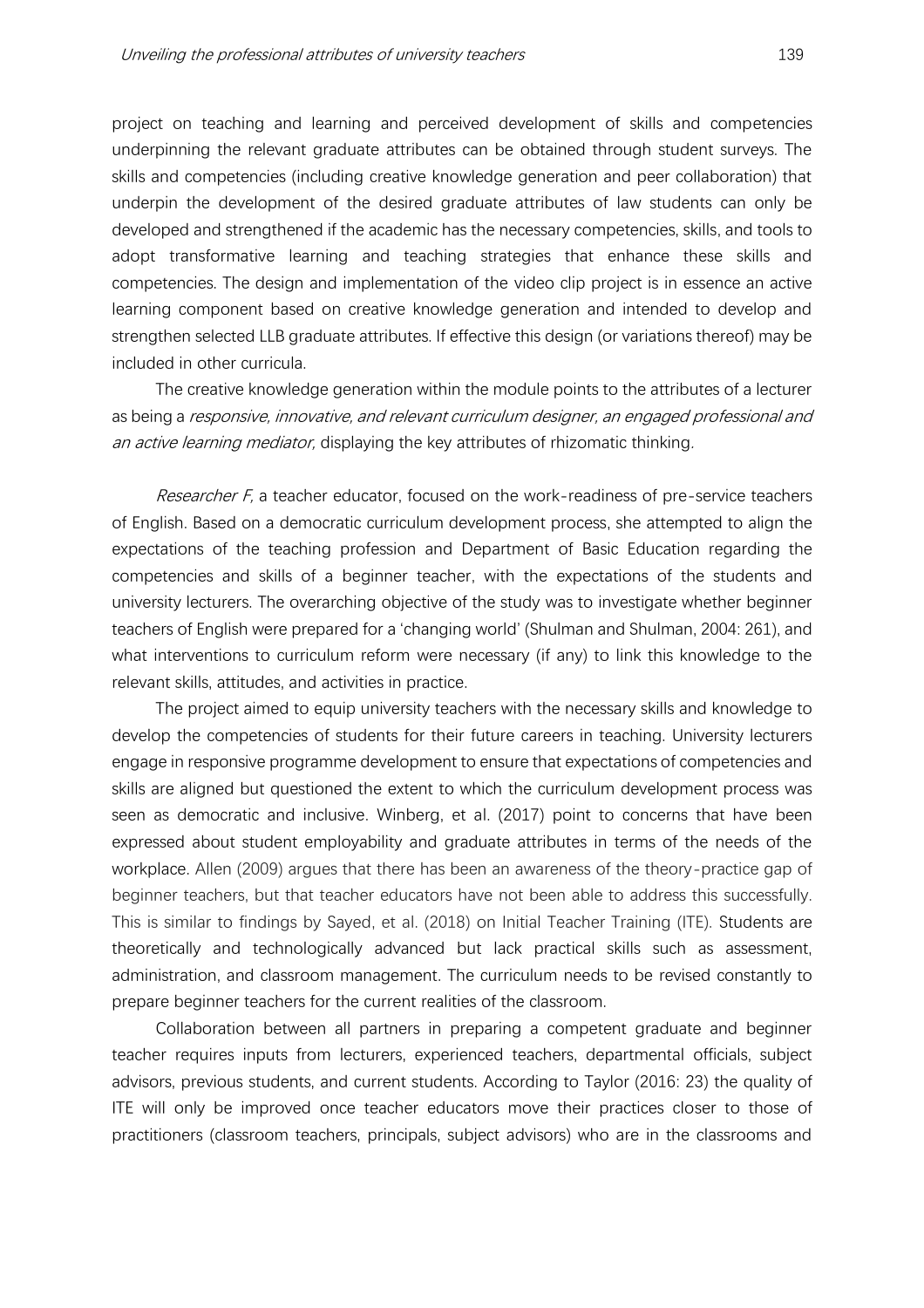schools themselves, and to be 'continuously interrogated by the practitioners themselves'. This implies a need for more collaboration among all university partners involved in education.

Curriculum design is dynamic, flexible, and never complete. Like the rhizome, this is a continuous process of reflection and redesign. Findings of the study will be used to adapt the curriculum and an advisory team of experts will be invited to re-evaluate this on an annual basis. University teachers can enhance lifelong learning and reflection by designing the curriculum collaboratively and ensuring relevance in the workplace. New knowledge is constantly being generated, and in a knowledge society a responsive curriculum is aligned to the latest developments in research and practice. The university academic no longer has the comfort of implementing a prescribed curriculum if she/he hopes to nurture students who are competent with the never-ending demands of the classroom. Teacher educators, like other academics in this study are pre-eminently responsive and Innovative curriculum designers while aspiring to be lifelong learners and transformative thinkers.

#### **Concluding observations**

This interdisciplinary project was conceived with the declared aim by seven academics to define graduate attributes of their students, which was later elevated to defining the professional attributes of university teachers to ameliorate the learning thresholds routinely encountered by their students. While this exercise affirmed the typology of graduate attributes in the extant literature, it served to ignite another compelling imperative: the need to identify relevant professional attributes of academics as university teachers. By applying their own lived experiences in their individual contexts, the academics as researchers embraced the metaphor of the Baobab tree with its rhizome-like root system which mirrored the branches and leaves, which is the original metaphor from which the emerging themes originated. Although a Baobab tree does not technically have a rhizomatic root system as such, its generative root system resembles what is sometimes called the 'upside-down' tree because, when bare of leaves, the spreading branches of the Baobab look like roots sticking up into the air, as if it had been planted upsidedown. This is a particularly revealing extension of the Baobab metaphor, as it illustrates the interconnectedness of academics as teachers with our students and the mutual influences university teachers exert as part of the whole: in effect the qualities, capabilities, and outputs of each are really reflections of the other. By the end of the TAU Fellowship sessions, the team concluded that, despite a potentially toxic climate in which the Baobab tree must live, it has the potential for growth and bearing fruit for the future as the roots are intertwined and resilient, yet flexible. This metaphor provides the lens to what lies beneath the surface, which is inextricably linked to the fruits of teachers' labour – the trunk, branches, leaves, flowers, and fruit, representing the University, students, and the communities in which they live and work. This organic ecosystem symbolises the simultaneous diversity and synchronicity of professional attributes necessary for 'developing contextually-responsive curricula that promote transformative values, attitudes and actions in higher education' (DHET, 2018).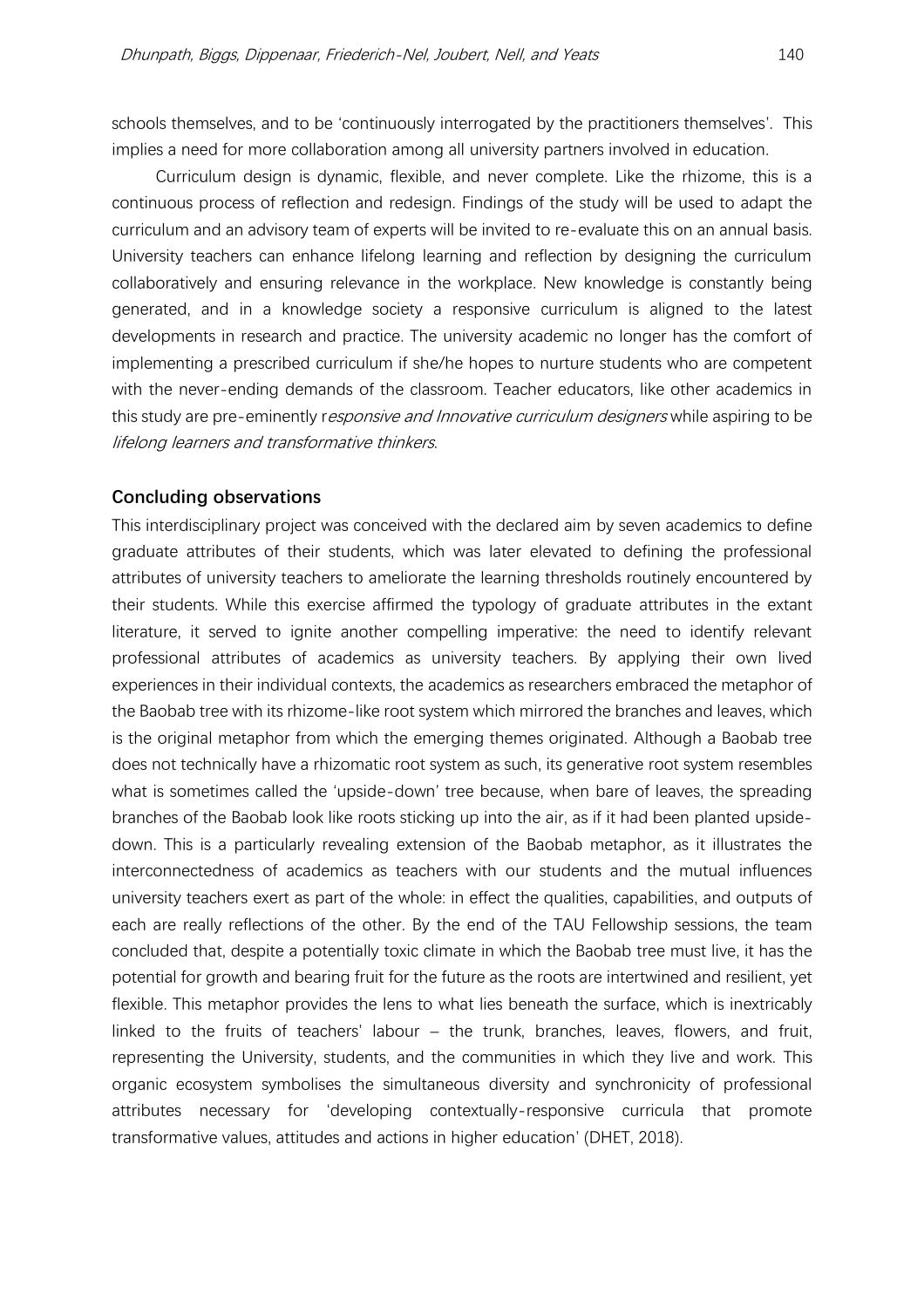# **Author Biographies**

Professor Rubby Dhunpath is the Director of Teaching & Learning and Technology Enhanced Education at the University of KwaZulu- Natal (UKZN). A Fulbright Fellow, Rockefeller Fellow and Spencer Scholar, Rubby has researched and published in education policy, language policy, curriculum studies, and research methodology. His current interests include multidisciplinary higher education research, institutional research, and the scholarship of teaching & learning.

Associate Professor Hesta Friedrich-Nel is the Assistant Dean: Teaching and Learning in the Faculty of Health and Environmental Sciences, Central University of Technology, Free State (CUT). A Fulbright scholar and TAU Fellow, Hesta's current research and publications is interdisciplinary and includes topics in Radiography, Radiation Therapy, Health Sciences Education, and the Scholarship of Teaching & Learning.

Dr Lynn Biggs is a Senior Lecturer in the Faculty of Law, Nelson Mandela University. Her research focuses *inter alia* on Labour Law, Franchising Law and Legal Skills. Her involvement in the CHE National Review of the LLB curriculum in 2016 together with her TAU Fellowship 2018/2019 ignited further research interests in curriculum design and legal pedagogy.

Dr Hanlie Dippenaar is a senior lecturer in the Department of English, Faculty of Education, CPUT, Wellington. She holds a PhD from Northwest University. Her research interests are in Language Teaching, Community Engagement, Service-learning, and exploring Activity Theory and Change Laboratories.

Dr Deidre Joubert is a Senior Lecturer at Vaal University of Technology. She currently lectures Criminal-, Commercial-, and Corporate Law. By obtaining an additional ADHE qualification and participating in the TAU Fellowship (2018/2019), she developed a research interest in practicebased teaching and learning and online presentation of legal subjects.

Ian Nell is Professor of Practical Theology at the Faculty of Theology, Stellenbosch University. He teaches practical theology and ministry practice to undergraduate and post-graduate students. He coordinates the MDiv-program as well as the Post Graduate Diploma in Christian Ministry. His research focuses inter alia on leadership development and educational pedagogy.

Jacqueline Yeats is an Associate Professor in the Department of Commercial Law at the University of Cape Town. She teaches company law and corporate governance at postgraduate level, and has published widely in journals and books on these areas of law. Jacqueline's current research interests include commercial law, company law, corporate governance, and legal education.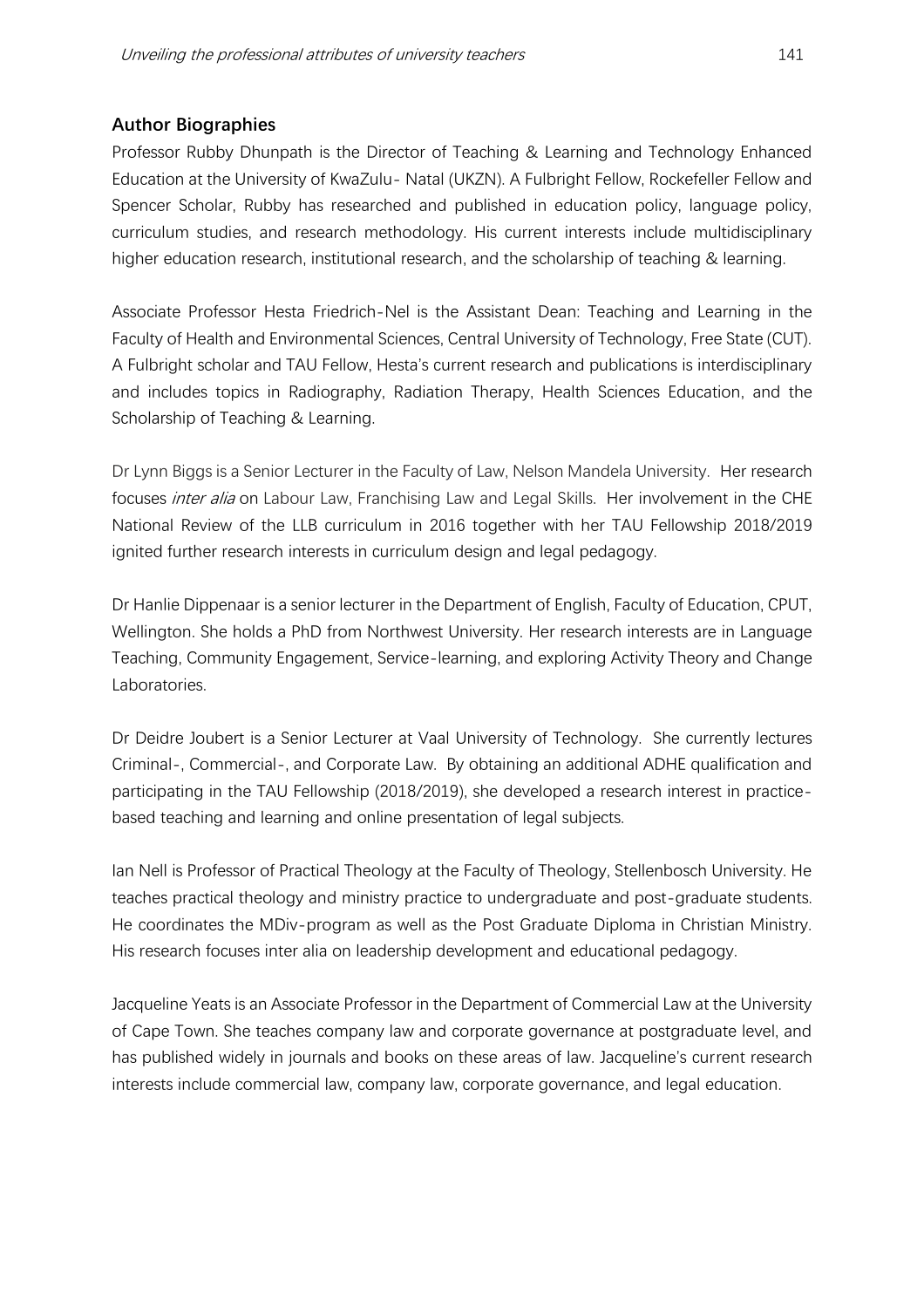#### **References**

- Allen, J.M. 2009. Valuing practice over theory: How beginning teachers re-orient their practice in the transition from the university to the workplace. Teaching and Teacher Education, 25(5): 647-654.
- Aronowitz, S. & Giroux, H. 1993. *Education under Siege*. Westport: Bergin & Garvey.
- Ashwin, P., Boud, D., Coate, K., Hallett, F., Keane, E., Krause, K.-L., Leibowitz, B., MacLaren, I., McArthur, J., McCune, V. & Tooher, M. 2015. Reflective Teaching and Higher Education. London: Bloomsbury Academic.
- Association for Theological Schools. 2018. Available at: https://www.ats.edu/uploads/accrediting/documents/guidelines-for-cbteprograms%20%2815%20April%202020%29.pdf(Accessed: 14 December 2019)
- Bereiter, C. & Scardamalia, M. 2006. Education for the knowledge age: Design-centered models of teaching and instruction. In Alexander, P.A. & Winne P.H. (eds.), *Handbook of* Educational Psychology. Mahwah: Lawrence Erlbaum Associates Publishers, 695-713.
- Barentsen, J. 2016. Practising religious leadership. In Storey, J., Hartley, J., Denis, J.L., 't Hart, P. & Ulrich, D. (eds.), Routledge Companion to Leadership. London: Routledge, 260-77.
- Bloom, B.S., Engelhart, M.D., Furst, E.J., Hill, W.H. & Krathwohl, D.R. 1956. Taxonomy of Educational Objectives: The Classification of Educational Goals. Handbook I: Cognitive Domain. New York: David McKay.
- Brown, E.S. 2016. 'Time for Reset' in Theological Education: 200 Gather to Discuss Innovation at Education Models and Practices Forum. Available at: https://www.ats.edu/uploads/resources/publications-presentations/colloquy-online/edmodels-and-practices-forum.pdf. (Accessed: 10 January 2020)
- CHE (Council on Higher Education). 2015. Annual Report. Available at https://firebasestorage.googleapis.com/v0/b/che2020c5efd.appspot.com/o/website%2Fzo ylosuksne1?alt=media&token=b63d1248-e37e-49a4-b5d8-74457fb5a860 (Accessed: 29 June 2020).
- CHE (Council on Higher Education). 2017. National Review of the Bachelor of Laws (LLB) programme. Available from https://www.che.ac.za/sites/default/files/Final%20reaccreditation%20outcomes%20of%20the%20Bachelor%20of%20Laws%20(LLB)%20National%20 Review%20as%20of%2007%20June%202018%20%20docx.pdf (Accessed: 29 June 2020)
- Cousin, G. 2006. An introduction to Threshold Concepts Section 1: Introduction to threshold concepts. Planet no 17: 4-6.
- Deleuze, G. & Guattari, F. 1987. A Thousand Plateaus. Minneapolis: University Minnesota Press.
- DHET (Department of Higher Education and Training). 2018. National Framework for Enhancing academics as University Teachers. Pretoria, South Africa: DHET.
- Dhunpath, R. & Samuel, M. (eds.) 2009. Life History Research: Ethics, Methodology, Representation. Rotterdam: Sense Publishers.
- Ennis, R.H. 1993. Critical thinking assessment. Theory into Practice, 32(3): 179-186.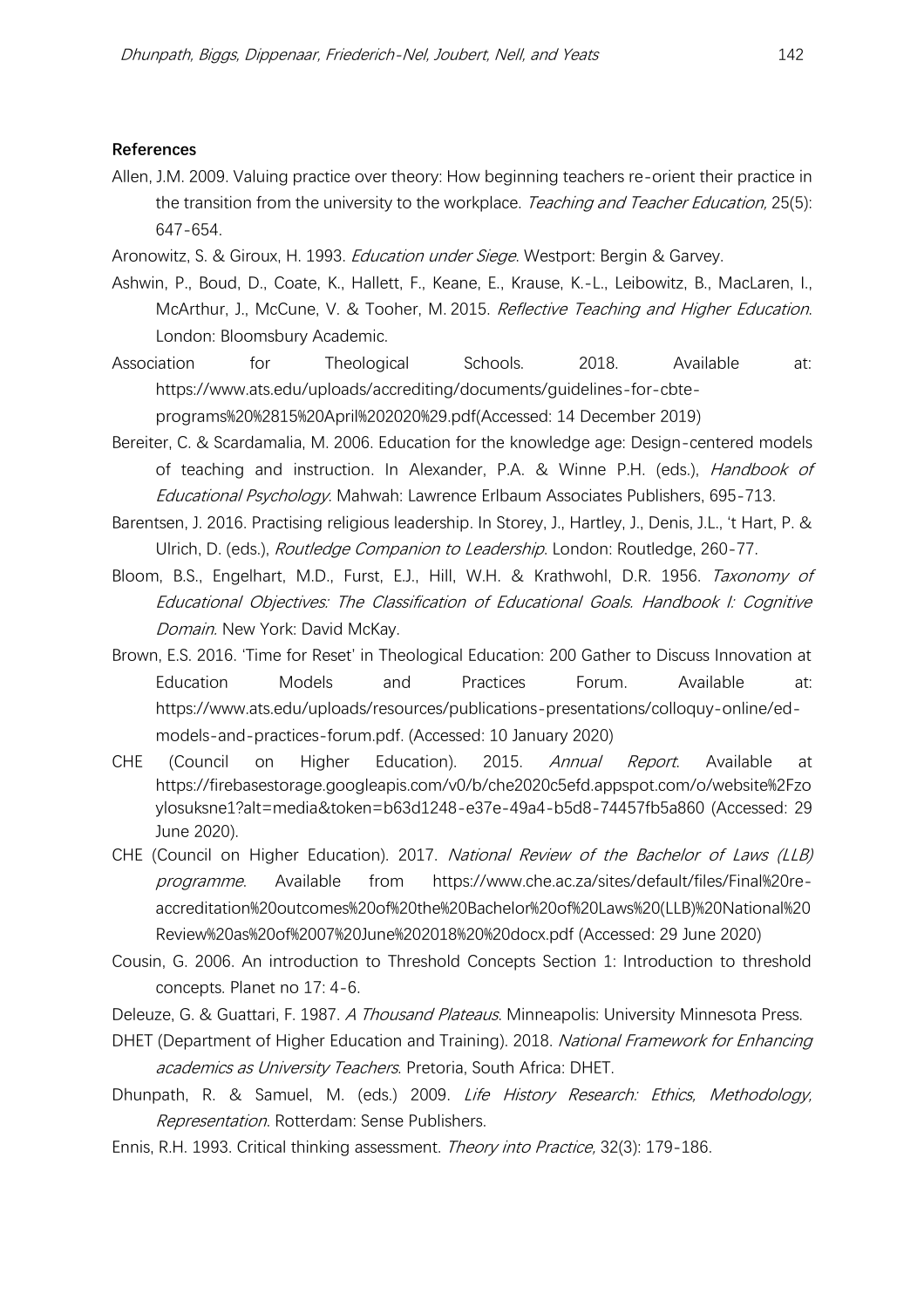- Foucault, M. & Gordon, C. 1980. Power/Knowledge: Selected Interviews and Other Writings, 1972-1977. New York: Pantheon Books.
- Freire, P. 2000. Pedagogy of the Oppressed. 30<sup>th</sup> ed. New York: Continuum.
- Fullan, M. & Scott, G. 2014. New Pedagogies for Deep Learning Whitepaper: Education PLUS. Seattle: Collaborative Impact SPC.
- Gibbons, M.1994. The New Production of Knowledge: Dynamics of Science and Research in Contemporary Societies. London: Sage Publications Ltd.
- Giroux, H. 1988. Teachers as Intellectuals: Toward a Critical Pedagogy of Learning. South Hadley, MA: Bergin & Garvey.
- Giroux, H. 1992. Border Crossings: Cultural Workers and the Politics of Education. New York: Routledge.
- Giroux, H. 2015. Neoliberalism's war against higher education and the role of public intellectuals. <sup>L</sup>ímite Revista Interdisciplinaria de Filosofía y Psicología, 10(34): 5-16
- Giroux, H.A. 2003. Public pedagogy and politics of resistance: Notes on a critical theory of educational struggle. *Educational Philosophy and Theory*, 35(1):5-16.
- Giroux, H.A. & McLaren, P.L. 1989. Critical Pedagogy, the State and Cultural Struggle. New York: SUNY Press.
- Gluyas, H. 2015. Patient-centred care: improving healthcare outcomes. Nursing Standard, 30(4): 50-59. DOI**:** 10.7748/ns.30.4.50.e10186.
- Gosnell, S. 2010. Teaching and Assessing Critical Thinking in Radiologic Technology Students. Unpublished D Ed dissertation, University of Central Florida, USA.
- Hackworth, R.M. 2009. Radiation Science Educators' Perception of Obstacles in the Use of Critical Thinking. Unpublished PhD Dissertation, Ohio State university, USA.
- Haggis, T. 2006. Pedagogies for diversity: retaining critical challenge amidst fears of 'dumbing down'. Studies in Higher Education, 31(5): 521-535.
- Harland, T. 2003. Vygotsky's zone of proximal development and problem-based learning: Linking a theoretical concept with practice through action research. Teaching in Higher Education, 8(2): 263-272.
- Kincheloe, J.L., Mclaren, P. & Steinberg, S.R. 2018. Series Editors' foreword. In H. Giroux, H. (ed.) Pedagogy and the Politics of Hope: Theory, Culture and Schooling. New York: Routledge, ix-xii.
- Meyer, J. & Land, R. 2003. Threshold Concepts and Troublesome Knowledge: Linkages to Ways of Thinking and Practising within the Disciplines. Edinburgh: University of Edinburgh.
- Mezirow, J. 2009. An overview on transformative learning. In Illeris, K. (ed.) Contemporary Theories of Learning. Learning Theorists ... in their own Words. London: Routledge: 90-105.
- Middendorf, J. & Pace, D. 2004. Decoding the disciplines: A model for helping student learn disciplinary ways of thinking. New Directions for Teaching and Learning, 98: 1-12.
- Middendorf, J. & Shopkow, L. 2018. Overcoming Student Learning Bottlenecks: Decode the Critical Thinking of your Discipline. 1st ed. Virginia: Stylus Publishing.
- Morrow, W. 2009. Bounds of Democracy: Epistemological Access in Higher Education. Cape Town: Human Science Research Council.